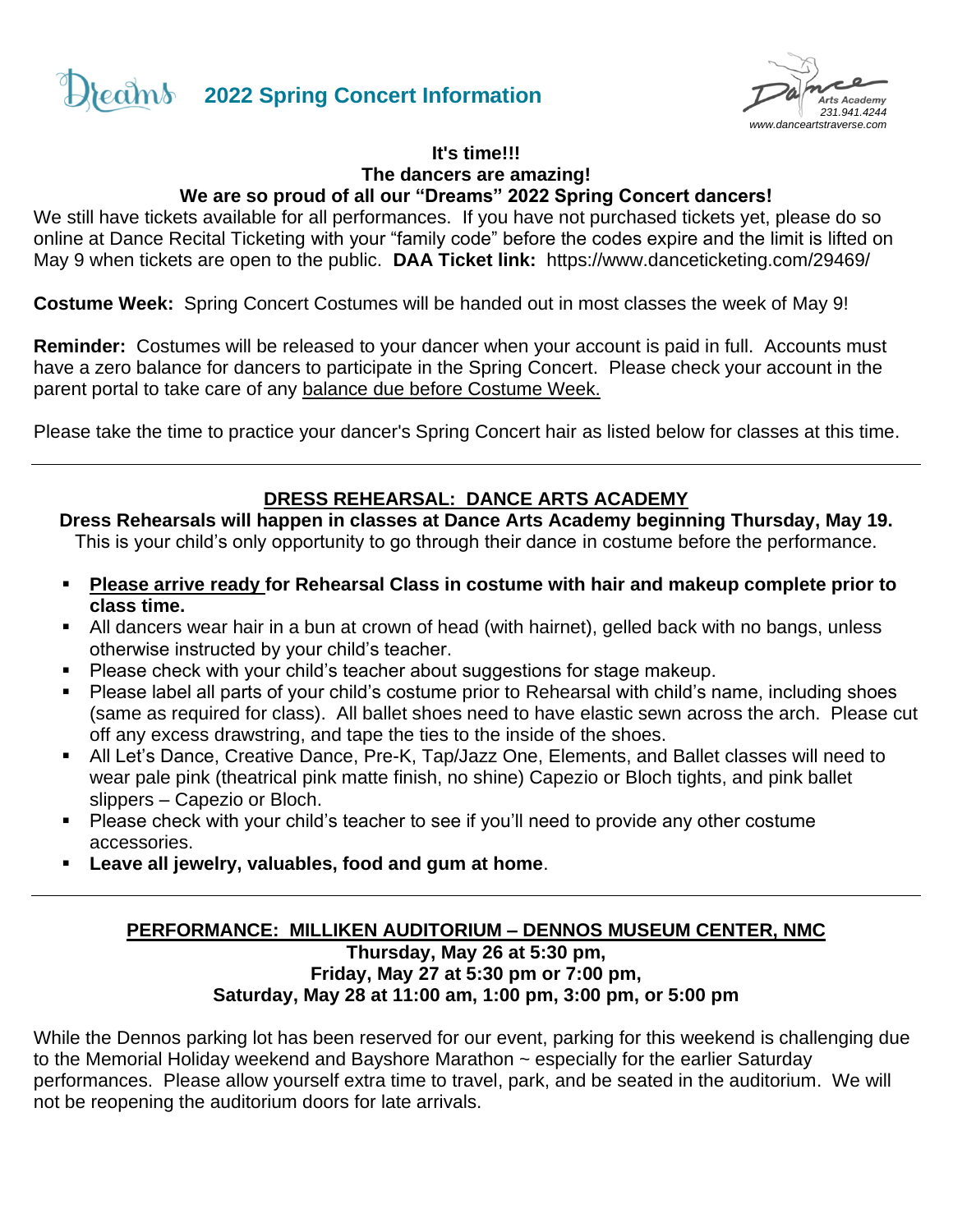- Please arrive 30 minutes prior to the performance in costume with hair and makeup complete. Please do not arrive earlier than this.
- Have your dancer report to the dressing area to the left of the stage (look for signs) in costume with hair and makeup complete.
- You may pick your dancer up upon completion of the concert (not during).
- Please stay seated throughout the performance.
- ALL DANCERS WILL REMAIN IN THE DRESSING ROOM UNTIL THE END OF THE SHOW.
- **DANCERS ARE NOT ALLOWED IN THE AUDIENCE DURING THE PERFORMANCE.**
- If your child wishes to see the other classes, please purchase tickets for another show.
- Each class needs one **Parent Chaperone** backstage in the dressing room during the performance you will be able to watch your child perform from the wings. Volunteers please sign up with your dancer's teacher if you wish to help with your child's class. Dads, while we appreciate your help, no men will be allowed in any female dressing rooms.
- **Leave all jewelry, valuables, food and gum at home**.

### **Thank you for respecting Dennos Museum's Rules**:

- Dancers and Chaperones must remain in the designated backstage dressing room
- Dancers and Chaperones may not venture into the museum
- NO FLASH PHOTOGRAPHY near the works of art
- No climbing on the works of art including the outdoor sculpture
- No makeup application or hair preparation in the restrooms.

# **VIDEOTAPING/PHOTOGRAPHY:**

For dancers' safety and for the enjoyment of all audience members, **Videotaping or photography is NOT ALLOWED during the performances.** Please remain in your seats**.** Videotaping in-studio of Dress Rehearsal at DAA is permitted.

# **2022 Spring Concert COMMEMORATIVE SHIRTS:**

Dance Arts Academy **"Dreams"** Spring Concert performance commemorative t-shirts are available in child and adult sizes for sale online at www.teeseetee.com. Proceeds go toward Company Dance Traverse scholarships for deserving dancers.

### **PRESENTATION ROSE BOUQUETS**

Present your dancer with a beautiful Rose Bouquet in honor of their performance! For your convenience, wrapped bouquets of a trio of roses will be available for purchase at the theater at showtime for \$10. Preorders are not available. Proceeds benefit Company Dance Traverse.



**DIVA DANCEWEAR HAS ALL YOUR SPRING CONCERT NEEDS! (TIGHTS, HAIR NETS, HAIR PINS, ETC.) THANK YOU FOR BUYING LOCAL!**

GIFTS ITEMS WILL BE AVAILABLE AT THE DIVA DANCEWEAR BOUTIQUE IN THE LOBBY AT EACH PERFORMANCE.